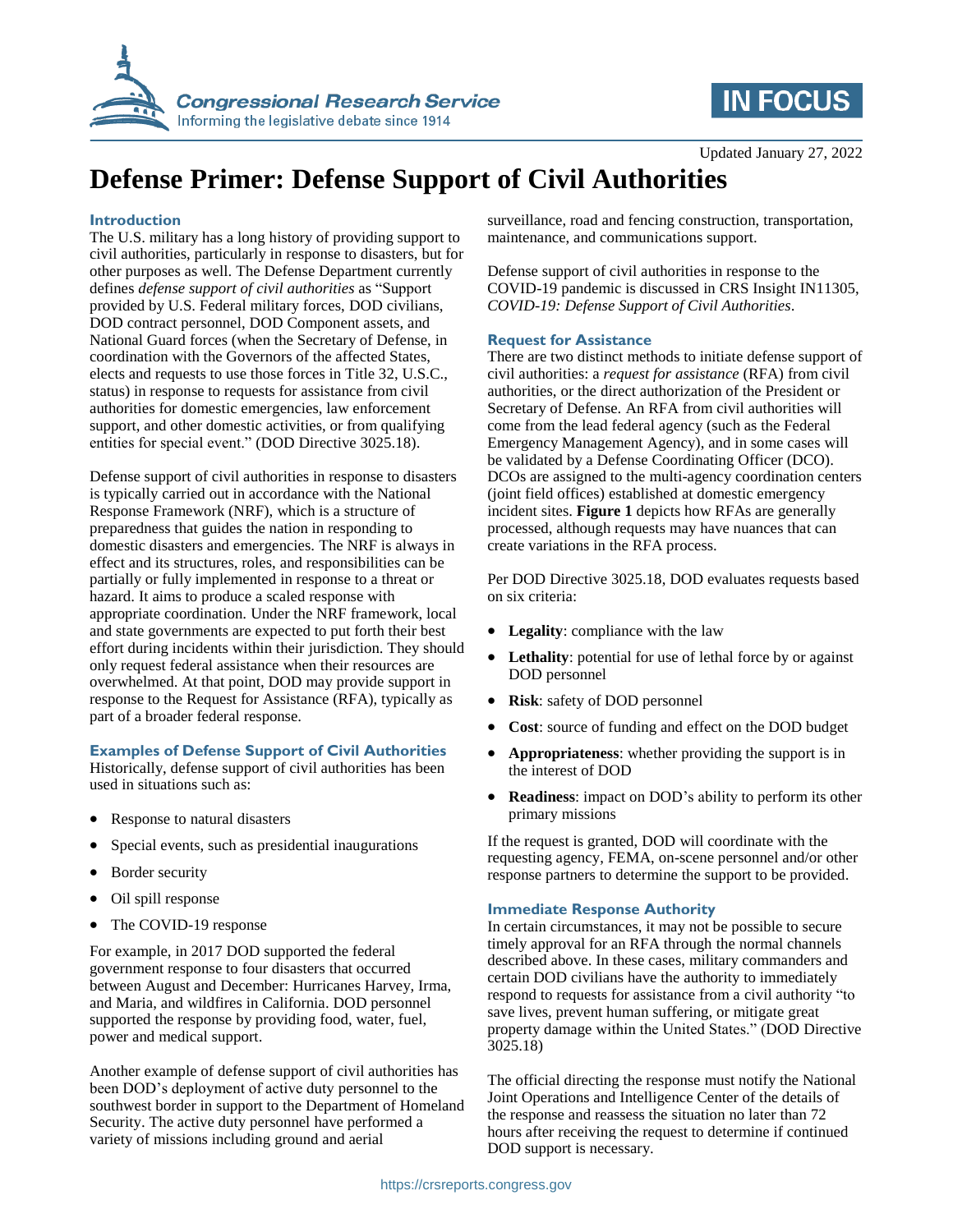# **Control of Armed Forces and National Guard**

While active duty forces are under command and control of the President, National Guard forces remain under the command and control of their state or territorial governor unless called into federal service. Both groups can be used in defense support of civil authority operations. When both active duty and National Guard personnel are used in response to an incident, DOD may appoint a dual-status commander at the request of the governor. The dual-status commander acts within both chains of command, relaying orders from the federal chain of command to federal military forces and from the state chain of command to National Guard forces.

#### **Laws and Policy Guidance**

**The Robert T. Stafford Disaster Relief and Emergency Assistance Act** (42 U.S.C. §§ 5121-5207) is the statutory authority for disaster relief of both natural disasters and human-caused incidents. It authorizes the President to issue a major disaster declaration or an emergency declaration, which are both decisions to provide federal aid. The act allows federal assistance to be given quickly to states and localities.

**The Economy Act** (10 U.S.C. §1535) provides authority for federal agencies to order goods or services from other federal agencies provided the "ordered goods or services cannot be provided by contract as conveniently or cheaply by a commercial enterprise." This permits an agency to request DOD support in situations other than those outlined in the Stafford Act.

**Military Support to Civilian Law Enforcement Agencies** provisions (10 U.S.C. §§271-284) authorize certain types of military support to civilian law enforcement officials and agencies. In specified circumstances, support may include use of military equipment and facilities, training and advising, maintenance and operation of equipment, support for counterdrug activities, and support for activities to counter transnational organized crime.

**The Posse Comitatus Act** (18 U.S.C. §1385) restricts the extent to which DOD personnel can be involved in civilian law enforcement activities. Generally prohibited activities include search, seizure, and arrest.

**DOD Directive 3025.18** is the DOD regulation governing defense support of civil authorities, setting policies such as assignment of responsibility, and criteria for handling requests.

#### **Reimbursement**

Reimbursement of the costs of providing this type of support varies according to the requirements contained in the statutory authorities involved and the decisions of the President or Secretary of Defense. DOD considers reimbursable costs to include those associated with cost of overtime, travel, consumables, fuel, and damage of supplies and equipment. Nonreimbursable activities include normal training and operating costs such as regular pay and

allowances of personnel, benefits, and administrative overhead.



#### **Figure 1. The Request for Assistance (RFA) Process**

Evaluation Criteria: Legality, lethality, risk, cost, readiness, appropriateness

ASD (HD&GS): Assistant Secretary of Defense for Homeland Defense and Global Security; DCO: Defense Coordinating Officer; DOD: Department of Defense; JDOMS: Joint Director of Military Support; JFO: Joint Field Office; RFA: Request for Assistance; **SecDef:** Secretary of Defense

**Note:** Approval authority for some RFAs has been delegated to the commanders of U.S. Northern Command and U.S. Indo-Pacific Command.

**Source:** Adapted from Joint Publication 3-28, Defense Support of Civil Authorities, September 14, 2007, Figure II-1.

# **Possible Future Applications**

The Government Accountability Office (GAO) published a report in April of 2016 assessing DOD's plans for providing defense support of civil authorities in response to a domestic cyber incident and recommending updated guidance to clarify roles and responsibilities of key organizations and officials.

# **Other Resources**

Department of Defense Directive 3025.18, Defense Support of Civil Authorities (DSCA), December 29, 2010 Joint Publication 3-28, Defense Support of Civil Authorities, October 29, 2018

**Lawrence Kapp**, Specialist in Military Personnel Policy